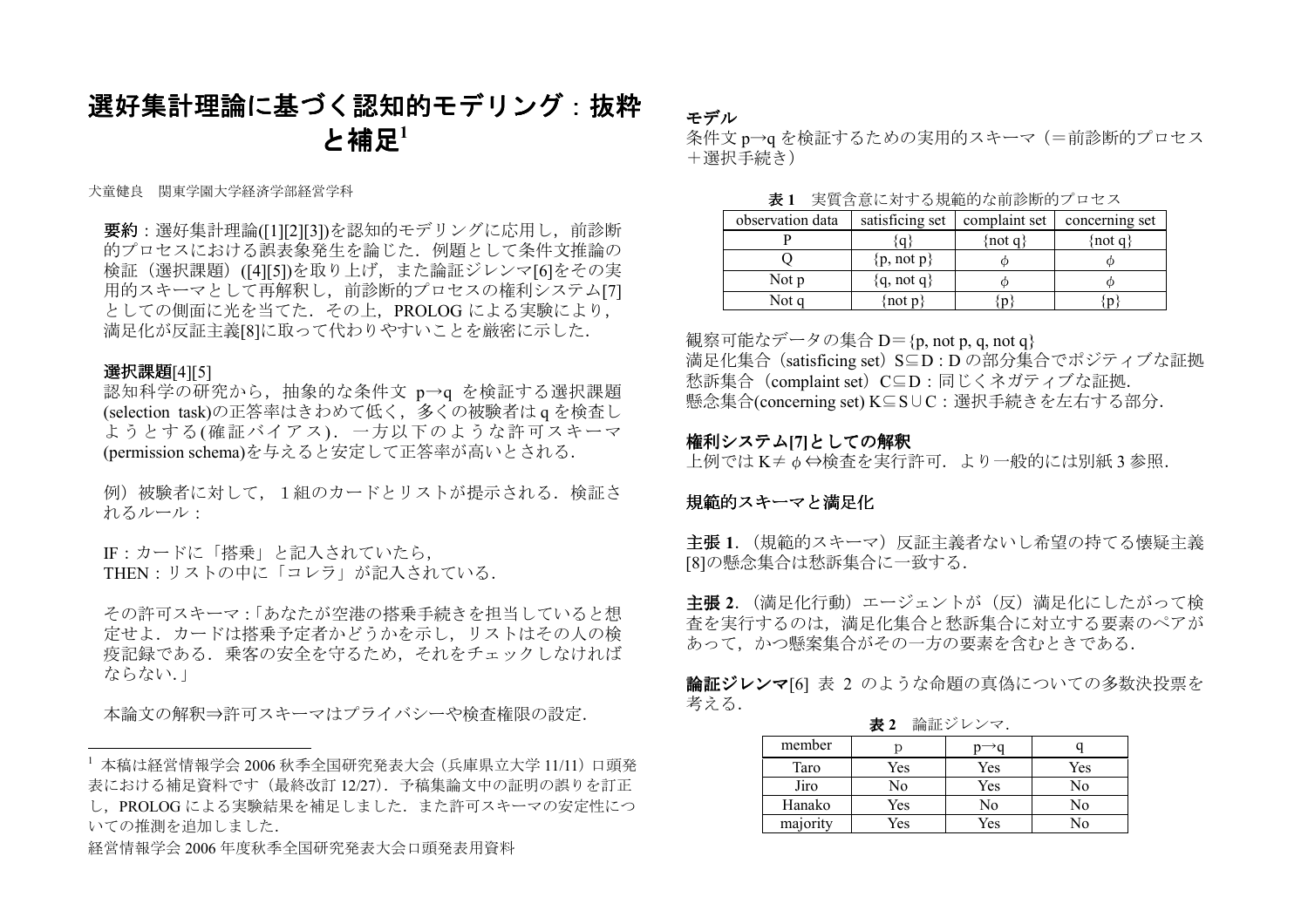命題1.表2はCondorcetの見出した多数決投票の循環と同等である.すなわち命題間の含意関係についての投票とみなせば,投票の背理 である. (∵表 2 における各列の見出しは,それぞれ■→p, p→q,<br>— ■→q と論理的に等しい.ただし■は恒真命題とする.)

**命題2**. 表2は反証主義の手続きを構成する. (∵個人の投票を「真 偽」ではなく,それを選択課題における「検査の必要性」とみなす.すなわち,各エージェントが満足化集合 S または愁訴集合 C の要素<br>ささましょしへいるよう気も、駆り焦へ x され広士る を主張し,社会はそれらを集計,懸念集合 K を決定する.)<br>ー

**命題3.**含意関係が命題 1 の意味で選好関係とみなせるとき,単純<br>多数決によって反証主義的た実用的スキーマが得られろのけ、基木 多数決によって反証主義的な実用的スキーマが得られるのは、基本 的に表2 のパタンだけである.(∵付録4参照.)

**命題4**. 反証主義のスキーマは確証バイアスを派生しやすい. また それは安定している. (∵付録3参照.)

| Member   | Ď   |     |                       |
|----------|-----|-----|-----------------------|
| Taro     | Yes | Yes | Yes                   |
| Jiro     | No  | Yes | $\mathrm{No}$ / $0^*$ |
| Hanako   | Yes | No  | ∩*                    |
| Majority | Yes | Yes | ∩*                    |

未 2' 論証ジレンマの変形.

まとめ:多数決によって実現しうる反証主義は満足化に取って代わ られる傾向がある. すなわち表 2'のような選好変化を契機に, 満足<br>Ikを実現する独裁的かいし寡頭的か権利配分に変わりやすく、また 化を実現する独裁的ないし寡頭的な権利配分に変わりやすく,また ひとたび変化するともはや反証主義を導くことがない.一方,反証 主義が出現し,かつ安定なスキーマは単独の拒否権者の場合だけで ある.これらのことから,許可スキーマが, (例えば封筒問題のよ うな)その他の実用的推論スキーマとは異なり,安定して反証主義を 実現しうる理由は,それが選択手続きのみならず,前診断的プロセ スに影響を与えるゲームフォーム(効力関数)であり,より広範囲のプロフィールに対して有効だからであると推測される.

経営情報学会 <sup>2006</sup> 年度秋季全国研究発表大会口頭発表用資料

# 付録について:PROLOG を用いた実験

**付録1**.満足化により選択課題に対する前診断的プロセスが確証バ イアスを発生させることを,PROLOG を用いて実験的に確かめる.

**付録2**.選好集計理論をモデリングし,シミュレーション実験を行<br>うための PROLOG プログラムを紹介する うための PROLOG プログラムを紹介する.

**付録3.**上記プログラムを用い,命題4の Prolog による別証.すな<br>わち妻 2 お上びその変形(表 2')におけろ権利配分を音味する単純 わち表 2 およびその変形(表 2')における権利配分を意味する単純<br>ゲームを実験的に生成し、その安定性かどを検証する ゲームを実験的に生成し,その安定性などを検証する.

付録4.同じく命題 3 の Prolog による別証.多数決が準推移性に違<br>反する単純ゲームをもれたく生成 - Salles[3]の循環的依存性条件への 反する単純ゲームをもれなく生成,Salles[3]の循環的依存性条件への違反が表2 と表 2`のパタンだけで必要十分であることを検証する.

## 参考文献

- [1] Sen, A., Choice, Welfare and Measurement, MIT Press, 1982.
- [2] Gaerter, W., Domain Conditions in Social Choice Theory, Cambridge University Press, 2001.
- [3] Salles, M.: "Characterization of transitive individual preferences for quasi-transitive collective preference under simple games," International Economc Review, Vol. 17: 308-318, 1976.
- [4] Evans, J.St.B.T., Bias in Human Reasoning: Causes and Consequences, Lawrence Erlbaum Associates Ltd., 1989.
- [5] Holland, J.H., Holyoak, K.F., Nisbett, R.E. and Thagard, P.R., Induction: Process of Inference, Learning, and Discovery, MIT Press, 1986. (市川伸一ら訳,『インダクション』,新曜社,1991)
- [6] Dietrich, F., "Judgment aggregation: (im)possibility theorems," Journal of Economic Theory Vol.126(1): 286-298, 2006.
- [7] Peleg, B., "Effectivity functions, game forms, games, and rights," Social Choice and Welfare Vol.15: 67-80, 1998.
- [8] Popper, K.R., Objective Knowledge, Clarendon Press, 1972.(森博訳,『客観的知識:進化論的アプローチ』,木鐸社,1974)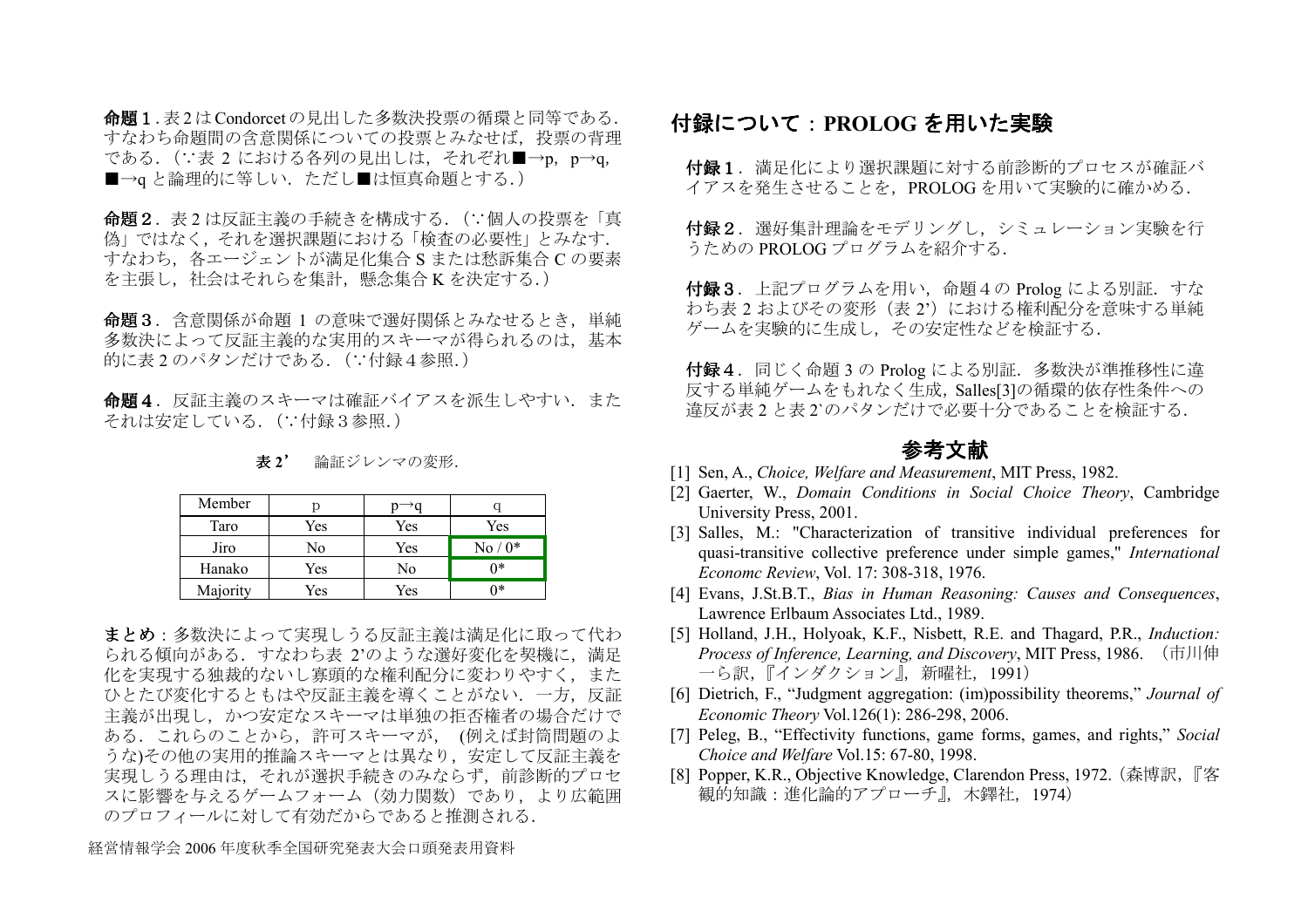## (付録1) ページ1/1

% the Wason's selection task %------------------------------------------------ card(no(1),'A', 3). card(no(2),'D', 4). card(no(3), 3, 'B'). card(no(4), 7, 'C'). (中略) % possible observations for the selection task data item(p). data\_item(not(p)).  $data$  item(q). data\_item(not(q)). % possible types of agent type of agent(poppernian). type of agent (ordinary). % satisficing set: positive (or affirmative) evidences satisficing item(poppernian, p, q). satisficing\_item(poppernian, q, p). satisficing\_item(poppernian, q, not(p)). satisficing\_item(poppernian, not(p), q). satisficing\_item(poppernian, not(p), not(q)). satisficing\_item(poppernian, not(q), not(p)). satisficing item(ordinary, p, q). satisficing\_item(ordinary, q, p). satisficing\_item(ordinary, not(p), not(q)). %satisficing item(ordinary, not(q), not(p)). % complaint set: negative (or denial) evidences complaint item(poppernian, p, not(q)). complaint\_item(poppernian, not(q), p). complaint item(ordinary,  $p$ , not(q)). complaint\_item(ordinary, q, not(p)). %complaint item(ordinary, not(p), q). complaint  $\overline{1}$ tem(ordinary, not(q), p). % the prediagnostic process satisficing set(T,A,B):type of  $aqent(T)$ ,  $data$  item(A), findall( X, satisficing\_item(T,A,X), B). complaint  $set(T,A,C):$ type of  $a$ gent(T),  $data$  item(A), findall( X, complaint item(T,A,X), C). concerning set(T,A,D):type of  $aqent(T)$ , data\_item(A), findall( X, concerning item(T,A,X), D).

% concerning set: directly affects the choice procedure concerning item(poppernian, A, B):- complaint\_item(poppernian, A, B). concerning  $item(ordinary, A, B)$ :- satisficing\_item(ordinary, A, B), complaint\_item(ordinary, A, not(B)). concerning  $item(ordinary, A, B)$ :- satisficing\_item(ordinary, A, not(B)), complaint item(ordinary,  $A$ , B). % the choice procedure choice\_procedure(T,A,C):  $data$  item(A), possible\_choice(C), rule\_for\_choice\_procedure(T,A,C). possible\_choice(inspect). possible\_choice(not(inspect)). rule\_for\_choice\_procedure(T,A,inspect): type of  $aqent(T)$ , concerning\_item(T,A,\_B), !. rule\_for\_choice\_procedure(T,A,not(inspect)): type of  $aqent(T)$ , ¥+ concerning\_item(T,A,\_B). % demo /\*

 ?- type\_of\_agent(T),choice\_procedure(T,A,C), nl, write $(T:(A->C))$ , fail.

poppernian: (p->inspect) poppernian: (not(p)->not(inspect)) poppernian: (q->not(inspect)) poppernian: (not(q)->inspect) ordinary: (p->inspect) ordinary: (not(p)->not(inspect)) ordinary: (q->inspect) ordinary: (not(q)->not(inspect))

No ?- \*/

| 表3               |                 | 満足化を行う前診断的プロセスの一例 |                |
|------------------|-----------------|-------------------|----------------|
| observation data | satisficing set | complaint set     | concerning set |
|                  |                 | $\{not\ q\}$      | {not q}        |
|                  |                 | $\{not\ p\}$      |                |
| not p            | $\{not\ q\}$    |                   |                |
| not q            |                 |                   |                |
|                  |                 |                   |                |

経営情報学会 <sup>2006</sup> 年度秋季全国研究発表大会口頭発表用資料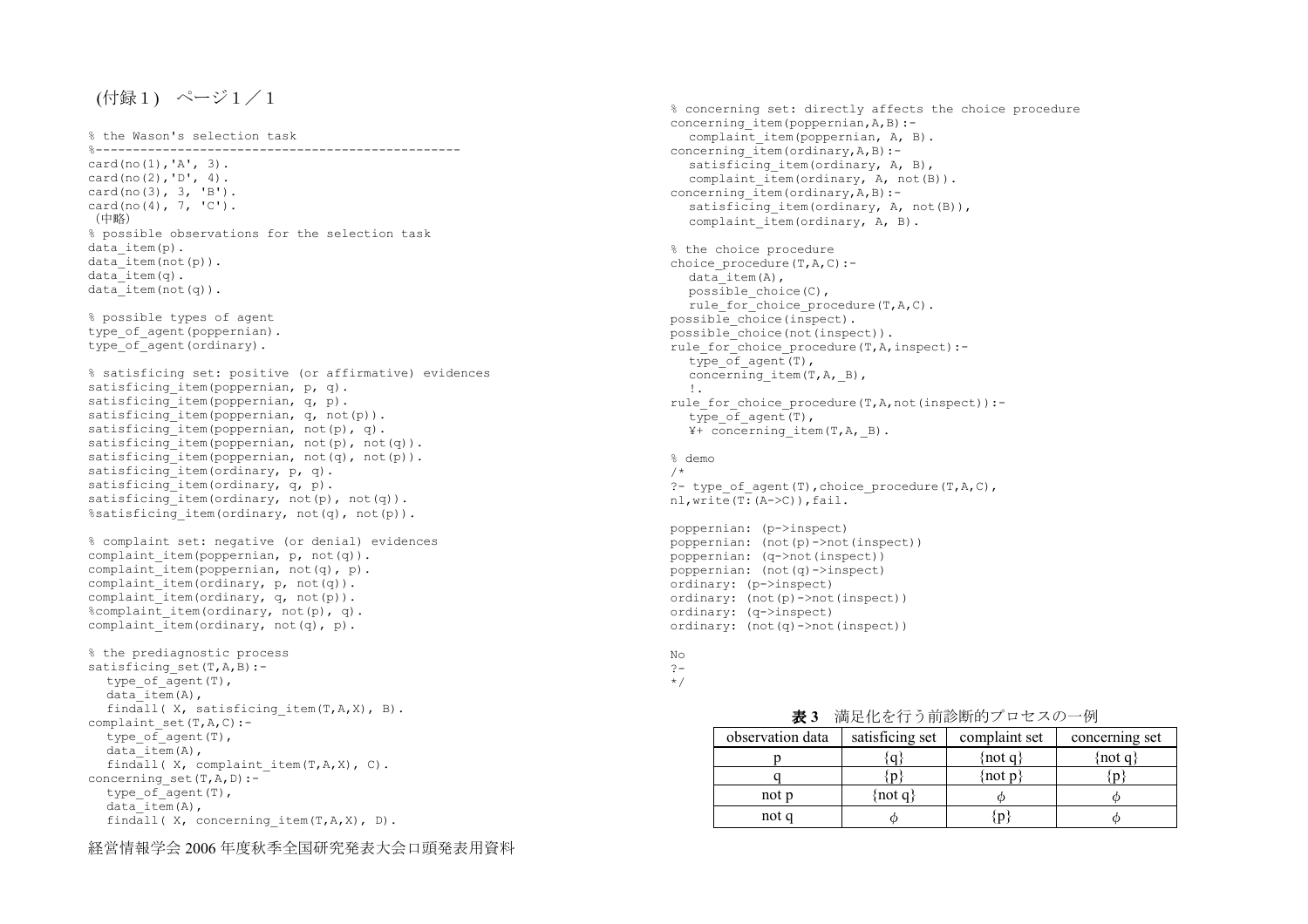## (付録 2) ページ1/1

筆者の開発した Prolog プログラム sp06d.pl 中のコードの使用例をいくつか示す.<br>その他、書 4 に述べられているとらわエデリングが行きる その他, 表 4 に述べられているようなモデリングが行える.<br>-

表 <sup>4</sup> Prolog プログラム sp06d.pl で扱われる選好集計のモデリング

| モデリング | 人数                | 生成       | 主な項目                      |
|-------|-------------------|----------|---------------------------|
| 選好関係  | 2, 3,<br>$\cdots$ | 可        | 線形順序, 弱順序, 準推移的順序等        |
| 領域制限  | $\cdots$          | 可        | 価値制限, 循環的依存等              |
| 社会的選好 | 2, 3              | न        | SWF, SDF (社会的選好とそれに基づく選択) |
| 単純ゲーム | 2, 3              | <u>ा</u> | 強性、弱性、コア、安定性等<br>固有性.     |
| 効力関数  |                   | र्मा     | 超加法性、極大性、凸性、コア、安定性等       |
|       |                   |          |                           |

●選好順序の生成 (r 0/5 -> r x/5)

| % demo: generating preference relations and orderings<br>$/$ *                                               |
|--------------------------------------------------------------------------------------------------------------|
| $?- r 0(7, R, A, B, C).$                                                                                     |
| $R = [+, -, +]$<br>$A = [ (x, y): +, (x, z): -, (y, z): + ]$<br>$B = [inconsistent, not(q-trans), complete]$ |
| $C = [ (x, y), (z, x), (y, z) ]$                                                                             |

### Yes

?- r\_0(4,R,A,B,C).

 $R = [+, '0', +]$  A = [ (x, y): +, (x, z):'0', (y, z): +] B = [consistent, not(q-trans), complete]  $C = [ (x, y), (x, z), (z, x), (y, z) ]$ 

### Yes

?- linear\_ordering.

---orderings:[1][3][9][19][25][27] 6 orderings has updated in r\_x/5.

#### Yes

?- weak\_ordering.

---orderings:[1][2][3][6][9][10][14][18][19][22][25][26][27] 13 orderings has updated in r\_x/5.

### Yes

?- quasi\_ordering.

## 経営情報学会 <sup>2006</sup> 年度秋季全国研究発表大会口頭発表用資料

---orderings:[1][2][3][5][6][9][10][11][13][14][15][17][18][19][22][23][25][26][27] 19 orderings has updated in r\_x/5.

Yes ?-

\*/

### ●単純ゲーム

 % code: simple game and the winning coalitions :- dynamic win/2.

win( [], no). win( [1], yes). win( [2], no). win( [3], no). win( [1,2], yes). win( [1,3], no). win( [2,3], no). win( [1,2,3], yes). % demo /\* ?- verify\_win. game:[[1], [1, 2], [1, 2, 3]] is proper is weak with veto players:[1] is essential Yes ?- \*/ ●エージェント社会の設定%demo /\* ?- set\_model(3-\_,\_), show\_model. agents:[1, 2, 3] alternatives:[x, y, z] coalitions:[[3], [2], [2, 3], [1], [1, 3], [1, 2], [1, 2, 3]] Yes ?- set\_model(2-\_,\_),show\_model. agents:[1, 2] coalitions:[[2], [1], [1, 2]]

## \*/

alternatives:[x, y, z]

### Yes ?-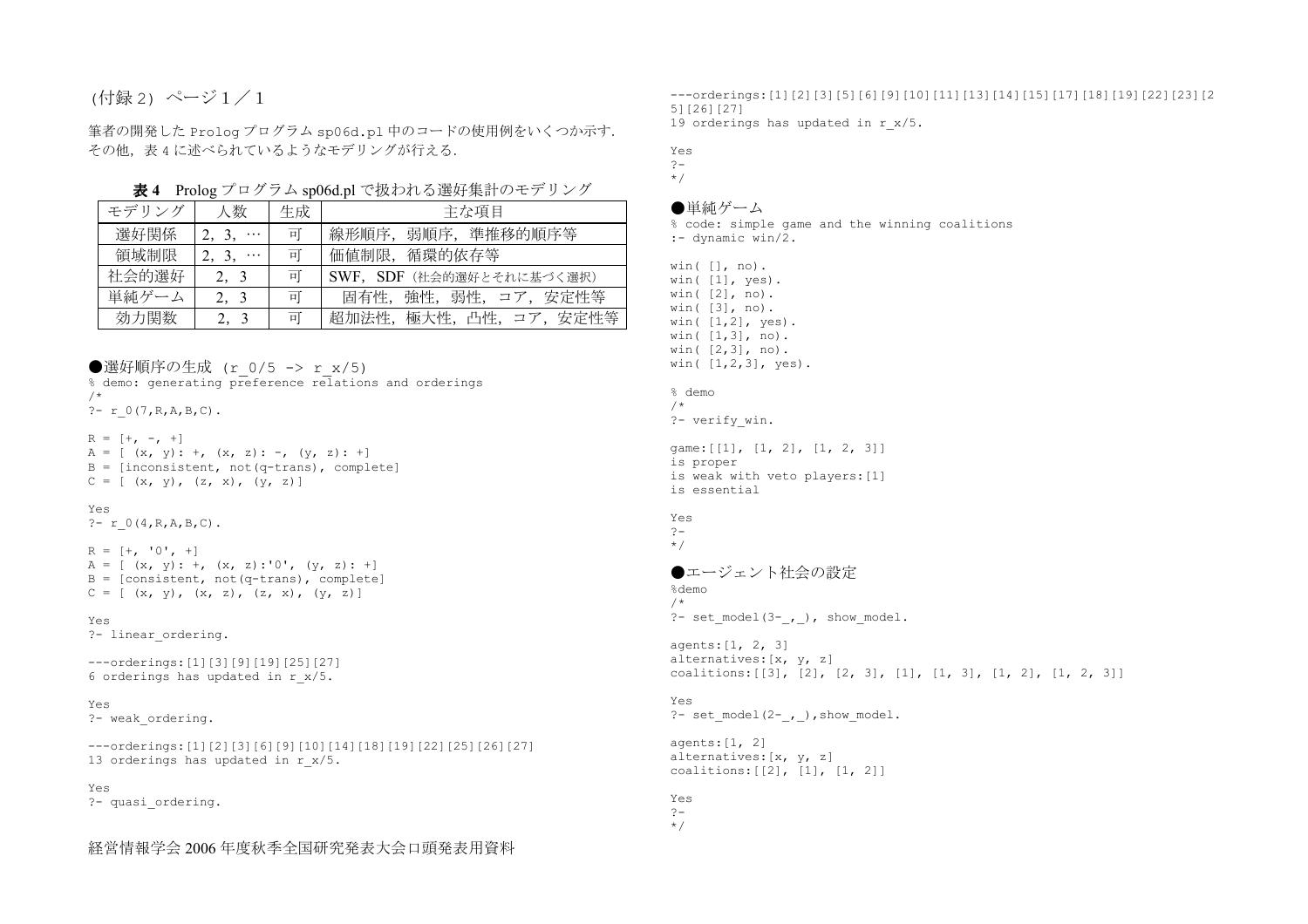(付録 3) ページ1/2

単純ゲーム,効力関数,安定性:権利システムの数理的基礎として

- 単純ゲーム(simple game)は 1 人以上の可能なサブグループ (結託) のすべての<br>- ミナ、 当理歴を原右歴とどの歴度も滞れ合わらに乾ウの望ハ焦へと呼び埋壊した うち,単調性や固有性などの性質を満たすように特定の部分集合を勝利提携として 選んだもの.権利(ないし権力)の配分を意味する.優越関係が成り立つ代替案同士の比較,すなわちその結託の内部のエージェントが強選好で合意すると,選好集 計ないし社会的選択はそれに一致しなければならない.
- 特徴ゲームフォームは,任任意の代替案の非空部分集合にかんして,単純ゲームと同 様に,特定の結託の集まりを選び効力(effectiveness) を与える.効力関数 (effectivity function)は,結託や代替案集合に関して単調な特徴ゲームフォ ームであり,また社会(グループ)全体はつねに任意の非空部分集合にかんして効 力をもつ.単純ゲームはすべての非空の代替案部分集合において,同じ結託の集合が効力を割り当てられている特殊な効力関数である.
- 単純ゲームと効力関数は,優越関係を通じて共通のモデリングが可能であり,また そのコアは優越されない代替案の集合である.安定性は,任意の選好プロフィール に対してコアが非空であること.またそれは優越関係がサイクルをなさないことと同値である.

選択課題の実用的スキーマとしての論証ジレンマ:権利システムとしての安定性

 ● 本論文では前診断的プロセスの例題を,権利システム[8]として解釈することを試みた.懸念集合 K は情報断片 X⊆D に対して割当てられた検査の権利である.選択 手続きは権利へのアクセス,行動集合 B={X を検査する, X を検査しない}の部分集<br>へ、の写像デキス、Uitt 社営の例では、智室ご、カストミギ、H : O o / + / itなの 合への写像である. 反証主義の例では,観察データによらず,K=X∩c≠φ⇔検査の 権利(の実行)とされた.また P(Y)を集合 Y の非空部分集合族とすると,実用的スキーマは効力関数(特徴ゲームフォーム)f:P(D)→→P(B)である.

PROLOG を用いた実験:命題4と命題3の証明

- 以下は PROLOG を用いて,まず命題4の別証,次いで命題3の別証を与える.<br>● \*かひに合照2の証明で思いた毎週的仕方性(灰乾型限し共に準堆移的か払
- ちなみに命題3の証明で用いた循環的依存性(価値制限と共に準推移的な社会的選好の必要十分条件をなす)は,厳密には固有ゲーム(の下での投票手続き)につい て述べられたものである.単純ゲームが固有(proper)であるというのは勝利提携の補集合は勝利提携になれないという条件をみたすときである.
- 命題4の別証. まず3人の社会での固有ゲームを生成し, 社会的意思決定の準推移 性への違反の有無を調べる.つぎにすべての単純ゲームを生成し,安定性を分析する.なおコマンドプロンプト?-からゴール入力される主な述語は以下のようである.

gen\_win/1 現在のモデル(代替案とエージェント集合)の下で可能な単純ゲームを生成する verify\_win/1 現在のワークスペース上の単純ゲームモデルの諸性質を分析し表示する is\_unanimity\_based\_preference/4 結託内部の合意に基づく社会的選好を計算するr\_0/5, r\_0(K,R,\_,[\_,q-trans,\_],\_) 生成した選好関係,その準推移性を満たすもの



できる結託は存在しない.

eff:[true, true, fail, true, true, true]

経営情報学会 <sup>2006</sup> 年度秋季全国研究発表大会口頭発表用資料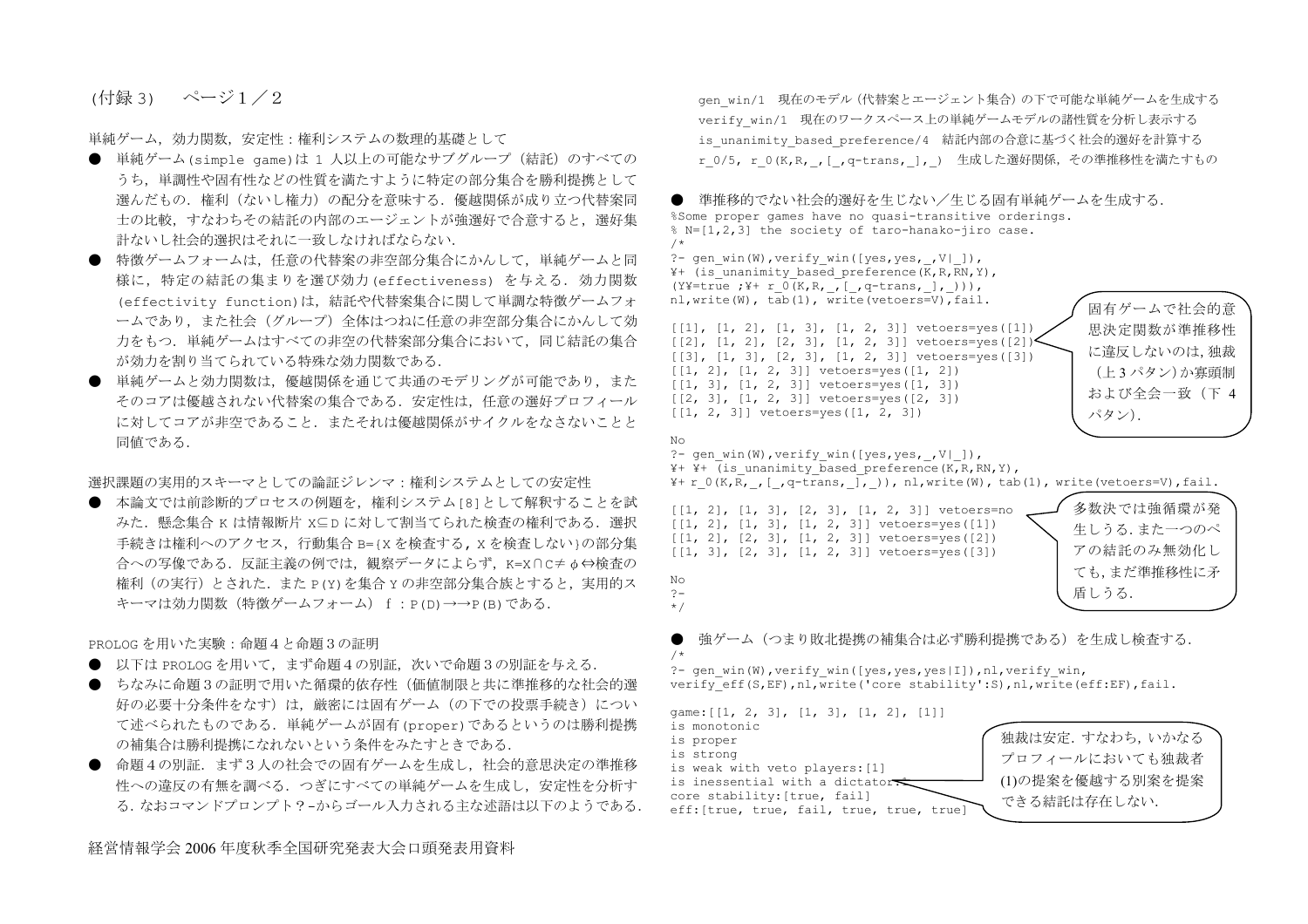